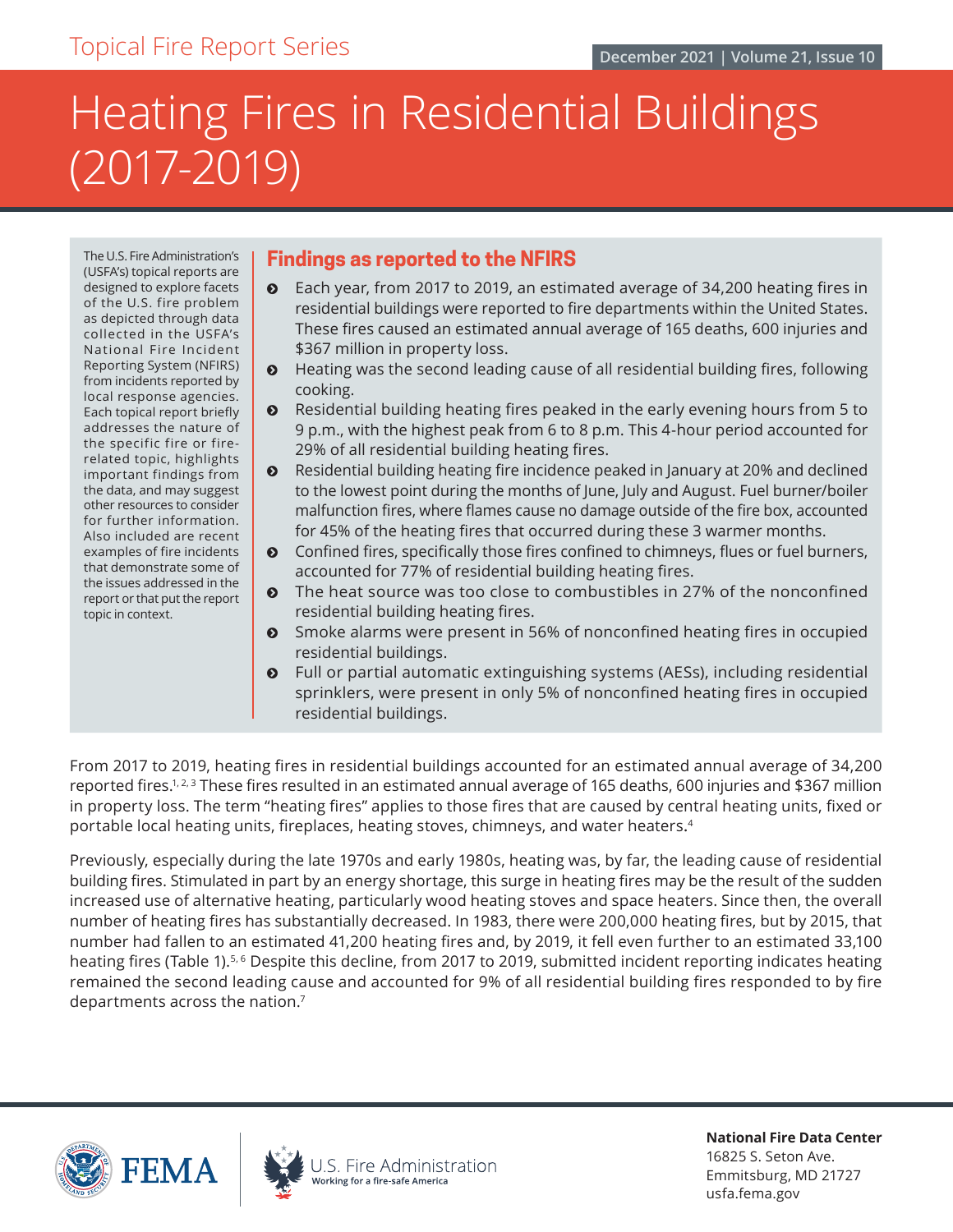<span id="page-1-0"></span>

| Table 1. National estimates of residential building heating fires and losses by year (2017-2019) $\,$ |  |
|-------------------------------------------------------------------------------------------------------|--|
|-------------------------------------------------------------------------------------------------------|--|

| Year | <b>Residential</b><br>building heating<br><b>fires</b> | <b>Residential</b><br>building heating<br>fire deaths | <b>Residential</b><br>building heating<br>fire injuries | <b>Residential</b><br>building heating<br>fire dollar loss |
|------|--------------------------------------------------------|-------------------------------------------------------|---------------------------------------------------------|------------------------------------------------------------|
| 2017 | 33,800                                                 | 195                                                   | 575                                                     | \$333,400,000                                              |
| 2018 | 35,700                                                 | 155                                                   | 575                                                     | \$417,800,000                                              |
| 2019 | 33,100                                                 | 145                                                   | 675                                                     | \$351,100,000                                              |

Sources: NFIRS 5.0, residential structure fire loss estimates from the National Fire Protection Association's (NFPA's) annual surveys of fire loss, and the USFA's residential building fire loss estimates.

Notes: 1. Fires are rounded to the nearest 100, deaths to the nearest 5, injuries to the nearest 25 and dollar loss to the nearest hundred thousand dollars.

 2. The 2017 and 2018 dollar loss values were adjusted to 2019 dollars.

As part of a series of topical reports that address fires in types of residential buildings, this report addresses the characteristics of residential building heating fires as reported to the NFIRS. NFIRS data are used for the analyses throughout this report.

The focus is on fires reported from 2017 to 2019, the most recent data available at the time of the analysis. $^{\rm 8}$  $^{\rm 8}$  $^{\rm 8}$  Complete or full years of data are required for statistical analyses presented in these topical reports. Although the NFIRS data for a calendar year are often reported to the USFA throughout the year, fire departments and or states have until the official cutoff date as set forth by the National Fire Data Center to submit their data to the USFA. Typically, this cutoff date is July 1 after the end of the previous calendar year. This provides states with ample time to perform data quality checks and correct questionable incidents before they are set to released status in the national production database and Enterprise Data Warehouse. Once the data are released to the USFA, additional data quality reviews are completed before the data are prepared for public release.

For this report, the term "residential heating fires" is synonymous with "residential building heating fires," as residential heating fires commonly mean those fires caused by heating that occur in buildings. The term "residential heating fires" is used throughout the body of this report; the findings, tables, figures, headings and endnotes reflect the full category "residential building heating fires."

# **Type of fire**

Building fires are divided into 2 classes of severity in NFIRS: "confined fires" and "nonconfined fires." Confined building fires are small fire incidents that are limited in extent to specific types of equipment or objects, staying within pots, fireplaces or certain other noncombustible containers.[9](#page-13-0) Confined fires rarely result in serious injury or large content loss and are expected to have no significant accompanying property loss due to flame damage.[10](#page-13-0) Nonconfined fires extend beyond certain types of equipment or objects. They are generally larger fires resulting in more serious injury and larger losses of property and content.

Of the 2 classes of severity, 77% of residential heating fires were confined fires, as shown in Table 2. By comparison, from 2017 to 2019, 51% of all residential building fires were confined fires.<sup>[11](#page-13-0)</sup>

| Table 2. Residential building heating fires by type of incident (2017-2019) |                |  |
|-----------------------------------------------------------------------------|----------------|--|
| Incident type                                                               | <b>Percent</b> |  |
| Nonconfined fires                                                           | 23.41          |  |
| Confined fires                                                              | 76.59          |  |
| Chimney or flue fire, confined to chimney or flue                           | 49.43          |  |
| Fuel burner/boiler malfunction, fire confined                               | 27.16          |  |
| Total                                                                       | 100.00         |  |

Source: NFIRS 5.0.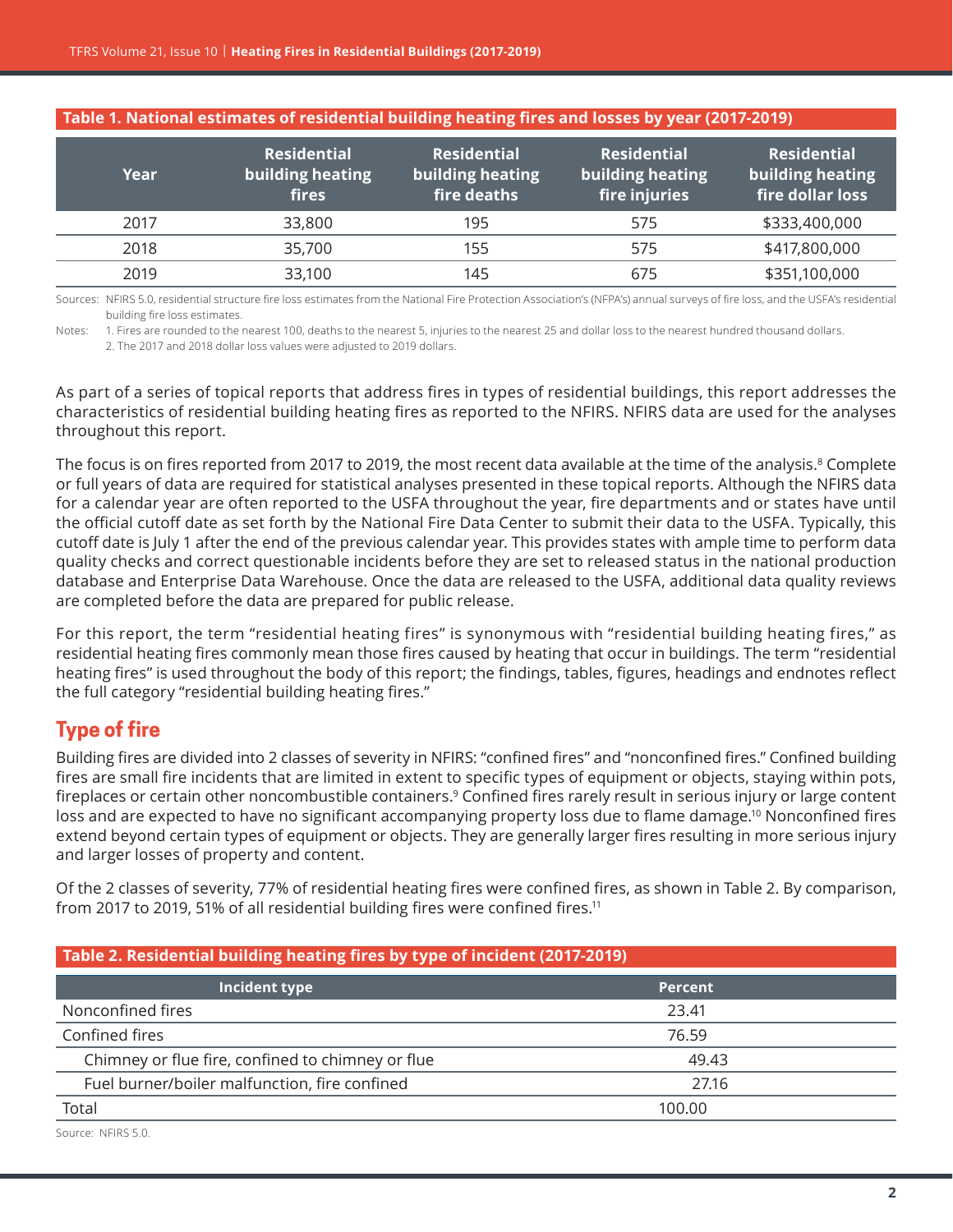#### <span id="page-2-0"></span>**Loss measures**

Table 3 presents losses, averaged over the 3-year period from 2017 to 2019, for residential heating fires and all other residential building fires (i.e., excluding heating fires) reported to the NFIRS.[12](#page-13-0) As can be expected, the average losses associated with nonconfined residential heating fires were notably high, since nonconfined fires generally include larger fires that more often result in serious injury and more content losses. The average losses of fatalities, injuries and dollar loss for residential heating fires were less than those for all other residential building fires.

#### **Table 3. Loss measures for residential building heating fires (3-year average, 2017-2019)**

| <b>Measure</b>         | <b>Residential</b><br>building heating<br>fires | Confined<br>heating fires | <b>Nonconfined</b><br>residential building residential building<br>heating fires | <b>Residential</b><br>building fires<br>(excluding heating<br>fires) |
|------------------------|-------------------------------------------------|---------------------------|----------------------------------------------------------------------------------|----------------------------------------------------------------------|
| <b>Average loss</b>    |                                                 |                           |                                                                                  |                                                                      |
| Fatalities/1,000 fires | 2.4                                             | 0.0                       | 10.2                                                                             | 3.8                                                                  |
| Injuries/1,000 fires   | 12.3                                            | 1.3                       | 48.4                                                                             | 23.3                                                                 |
| Dollar loss/fire       | \$6,850                                         | \$330                     | \$28,180                                                                         | \$14,820                                                             |

Source: NFIRS 5.0.

Notes: 1. No deaths in confined fires were reported to the NFIRS during 2017 to 2019; the resulting loss of 0.0 fatalities per 1,000 fires reflects only data reported to the NFIRS.

2. Average loss for fatalities and injuries is computed per 1,000 fires; average dollar loss is computed **per fire** and is rounded to the nearest \$10.

3. The 2017 and 2018 dollar-loss values were adjusted to 2019 dollars.

4. The "residential building fires (excluding heating fires)" category does not include fires of unknown cause.

# **Property use**

Figure 1 presents the percentage distribution of residential heating fires and losses by property use (i.e., one- and two-family residential buildings, multifamily residential buildings, and other residential buildings)[.13](#page-13-0) One- and two-family residences were disproportionately represented in residential heating fires. In fact, 80% of residential heating fires occurred in one- and two-family residences — yet only 63% of all residential fires occurred in these types of residences[.14](#page-13-0) An additional 13% of residential heating fires occurred in multifamily dwellings.

Consistent with the fact that the majority (80%) of residential heating fires took place in one- and two-family residential buildings, the percentages of fatalities (93%), injuries (73%) and dollar loss (83%) were also highest in these types of residences. One reason that heating had a greater impact in one- and two-family fires than in multifamily and other residential fires is that one- and two-family residential buildings have fireplaces, chimneys and fireplace-related equipment that most other types of residences do not have[.15](#page-13-0) In addition, multifamily residential buildings tend to have central heating systems that are maintained by professionals and not the homeowner; thus, there are fewer heating fires from poor maintenance or misuse than in one- and two-family dwellings.<sup>[16](#page-13-0)</sup>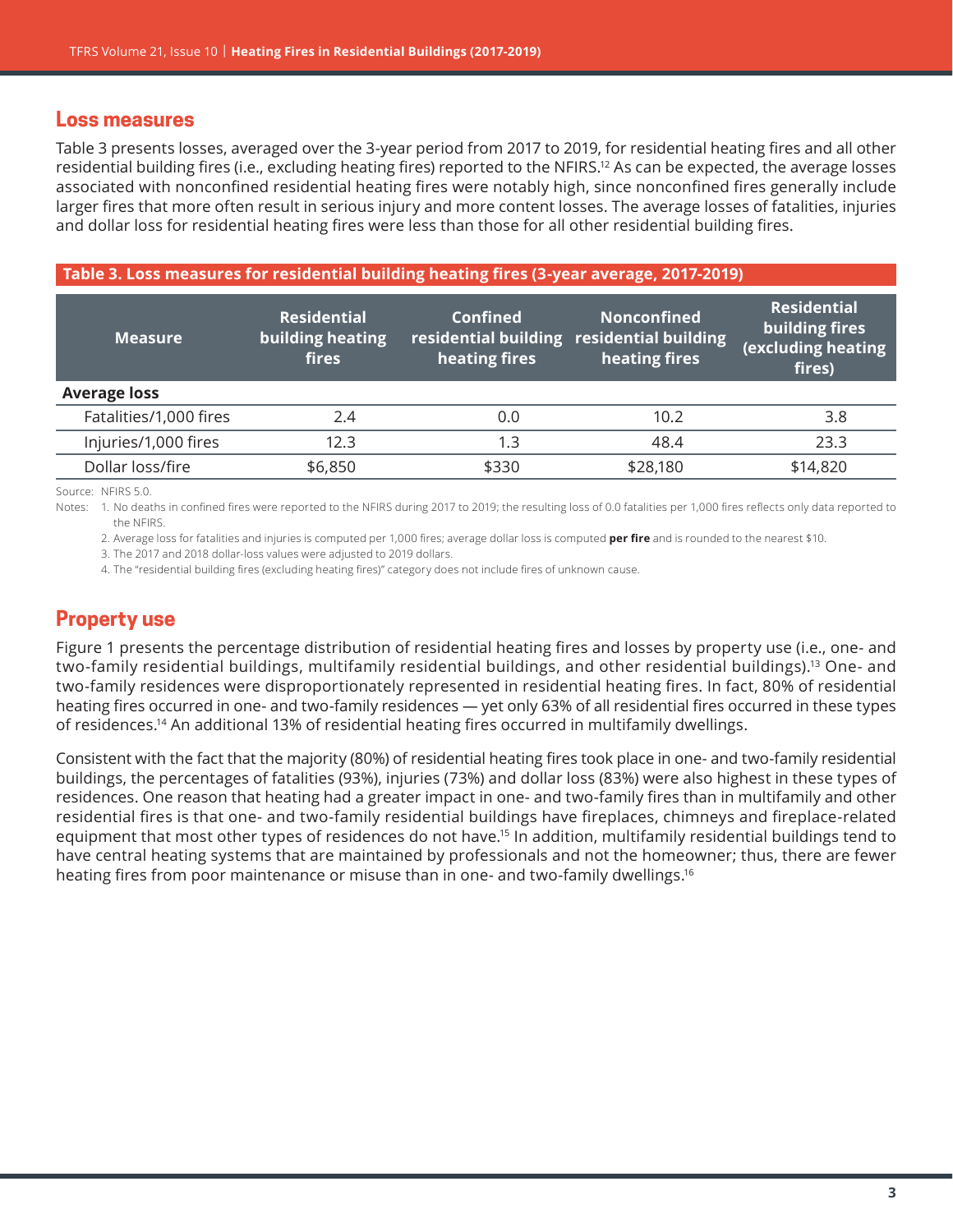<span id="page-3-0"></span>

Source: NFIRS 5.0.

Notes: 1. The 2017 and 2018 dollar loss values were adjusted to 2019 dollars.

2. Total percent of dollar loss does not add up to 100% due to rounding.

# **When residential building heating fires occur**

As shown in Figure 2, residential heating fires occurred most frequently in the evening hours from 5 to 9 p.m., peaking from 6 to 8 p.m[.17](#page-13-0) These fires declined throughout the night and early morning and reached their lowest point during the morning hours from 3 to 5 a.m. The 4-hour evening period from 5 to 9 p.m. accounted for 29% of residential heating fires, and the 2-hour morning period from 3 to 5 a.m. accounted for 3%. The confined fire incidents dominated the alarm profile and produced the pronounced peaks and valleys; the nonconfined fires experienced an early morning low and an evening peak as well but were less pronounced.



Note: Total does not add up to 100% due to rounding.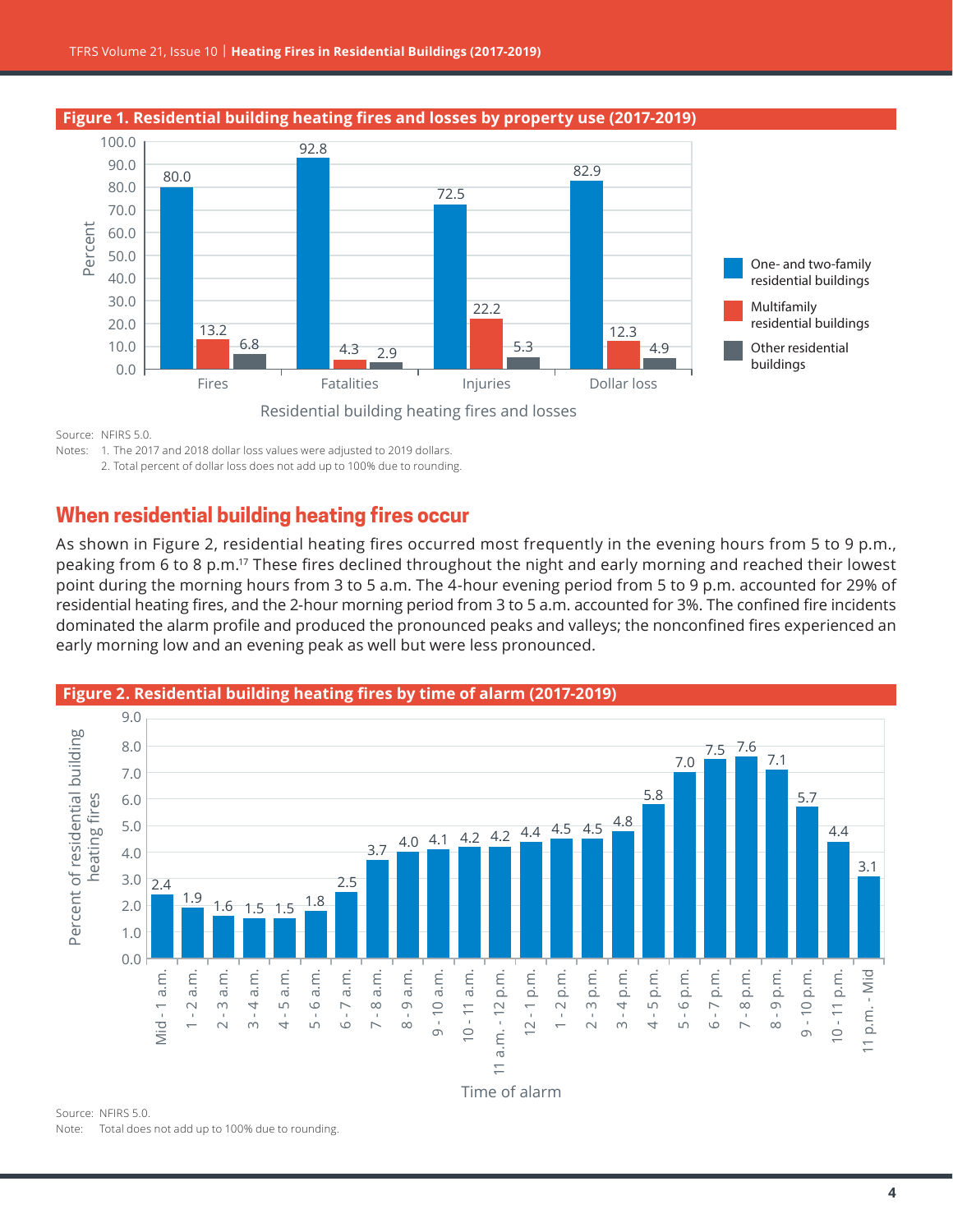As expected, residential heating fires were most prevalent during the colder months from November through March, when the use of central heating systems, portable heaters and fireplaces is most common (Figure 3). The incidence of heating fires peaked in January at 20%. From March to August, fires rapidly declined and reached their lowest point during June, July and August (each at 2%). These months generally correspond to when home heating activities are reduced. Confined fuel burner/boiler malfunction fires accounted for 45% of the heating fires that occurred during these 3 warmer months. Additionally, both confined and nonconfined residential heating fires also followed the overall pattern of winter peaks and summer lows.



Note: Total does not add up to 100% due to rounding.

# **Fire spread in residential building heating fires**

In 80% of residential heating fires, the fire was limited to the object of origin (Figure 4). These fires were primarily coded as "confined fires" in the NFIRS — 93% of residential heating fires limited to the object of origin were coded as confined fires. Few fires (9%) extended beyond the room of origin.



Source: NFIRS 5.0.

Note: Total does not add up to 100% due to rounding.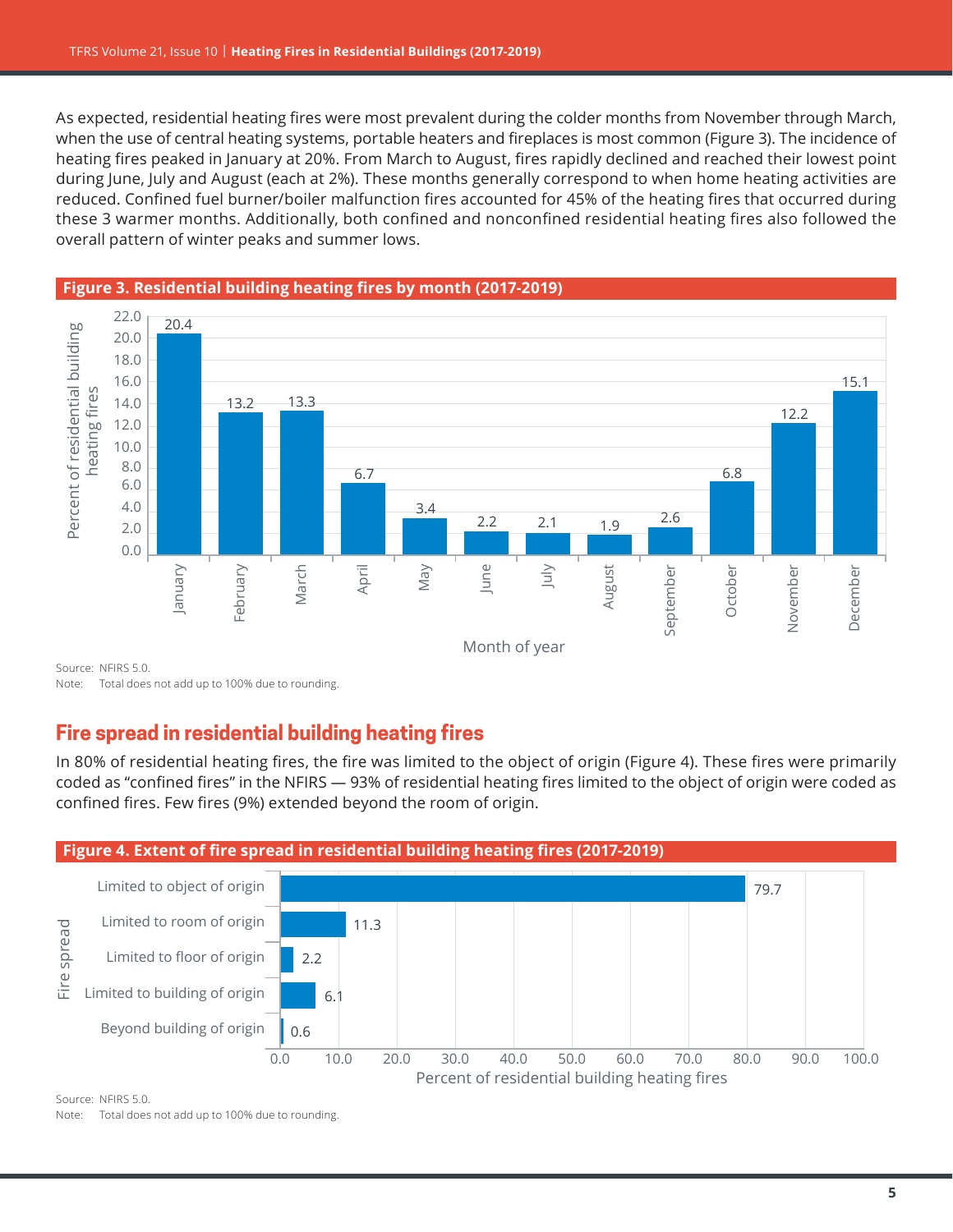# <span id="page-5-0"></span>**Confined fires**

The NFIRS allows abbreviated reporting for confined fires, and many reporting details of these fires are not required, nor are they reported. Note that not all fires limited to the object of origin are counted as confined fires in the NFIRS.<sup>[18](#page-14-0)</sup> For example, a fire contained to a chair or clothes dryer is not defined as a "confined fire" in the NFIRS because of the greater potential for spread. Unlike fires in pots or chimneys, there is no container to stop the fire, even though the fire did not spread beyond the object of origin.

Confined residential heating fires accounted for 77% of residential heating fire incidents and dominated the "time of alarm" profile. The number of confined residential heating fires was greatest during the hours from 5 to 9 p.m., when they accounted for 83% of the residential heating fires that occurred during this period. Confined residential heating fires peaked in January, declined through May, and were lowest during the months of June, July and August.

# **Nonconfined fires**

The next sections of this topical report address nonconfined residential heating fires — the larger and more serious fires — where more detailed fire data are available, as they are required to be reported in the NFIRS.

## Where nonconfined residential building heating fires start (area of fire origin)

Kitchens and cooking areas (16%), rooms that contain heating equipment or water heaters (11%), bedrooms (9%), family rooms or living rooms (9%), ducts (5%), and walls or concealed wall spaces (5%) were the 6 leading areas of fire origin in the home — accounting for 57% of nonconfined residential heating fires (Table 4). In an additional 9% of nonconfined residential heating fires, the fire originated in bathrooms (5%) and attic areas (5%).<sup>[19](#page-14-0)</sup>

**Table 4. Leading areas of fire origin in nonconfined residential building heating fires (2017-2019)**

| <u>table 4. Ecuality di cas of the origin in honcommed residential bananty neating mes (2017-2019)</u> |                                                                                        |  |
|--------------------------------------------------------------------------------------------------------|----------------------------------------------------------------------------------------|--|
| <b>Areas of origin</b>                                                                                 | Percent of nonconfined residential building<br>heating fires<br>(unknowns apportioned) |  |
| Kitchen, cooking area                                                                                  | 16.4                                                                                   |  |
| Heating room or area, water heater area                                                                | 11.4                                                                                   |  |
| Bedroom                                                                                                | 9.4                                                                                    |  |
| Common room, den, family room, living room, lounge                                                     | 8.8                                                                                    |  |
| Duct                                                                                                   | 5.3                                                                                    |  |
| Wall assembly, concealed wall space                                                                    | 5.2                                                                                    |  |
| Bathroom                                                                                               | 4.5                                                                                    |  |
| Attic: vacant, crawl space                                                                             | 4.5                                                                                    |  |

Source: NFIRS 5.0.

# What ignites first in nonconfined residential building heating fires

Figure 5 shows that 38% of the items first ignited in nonconfined residential heating fires fell under the "structural component, finish" category. This category includes structural members or framing; exterior trim and finishes; interior wall coverings; and insulation within the walls, partitions and floor/ceiling surfaces. The second leading category was "general materials," a catchall category that includes items such as electrical wire insulation, trash/rubbish and residues (such as chimney residue). "General materials" accounted for an additional 19% of nonconfined residential heating fires.

Structural members or framing (14%) and electrical wire and cable insulation (13%) were the specific items most often first ignited in nonconfined residential heating fires. In an additional 12% of nonconfined residential heating fires, other miscellaneous structural components or finishes (6%) and appliance housing or casings (6%) were the items first ignited.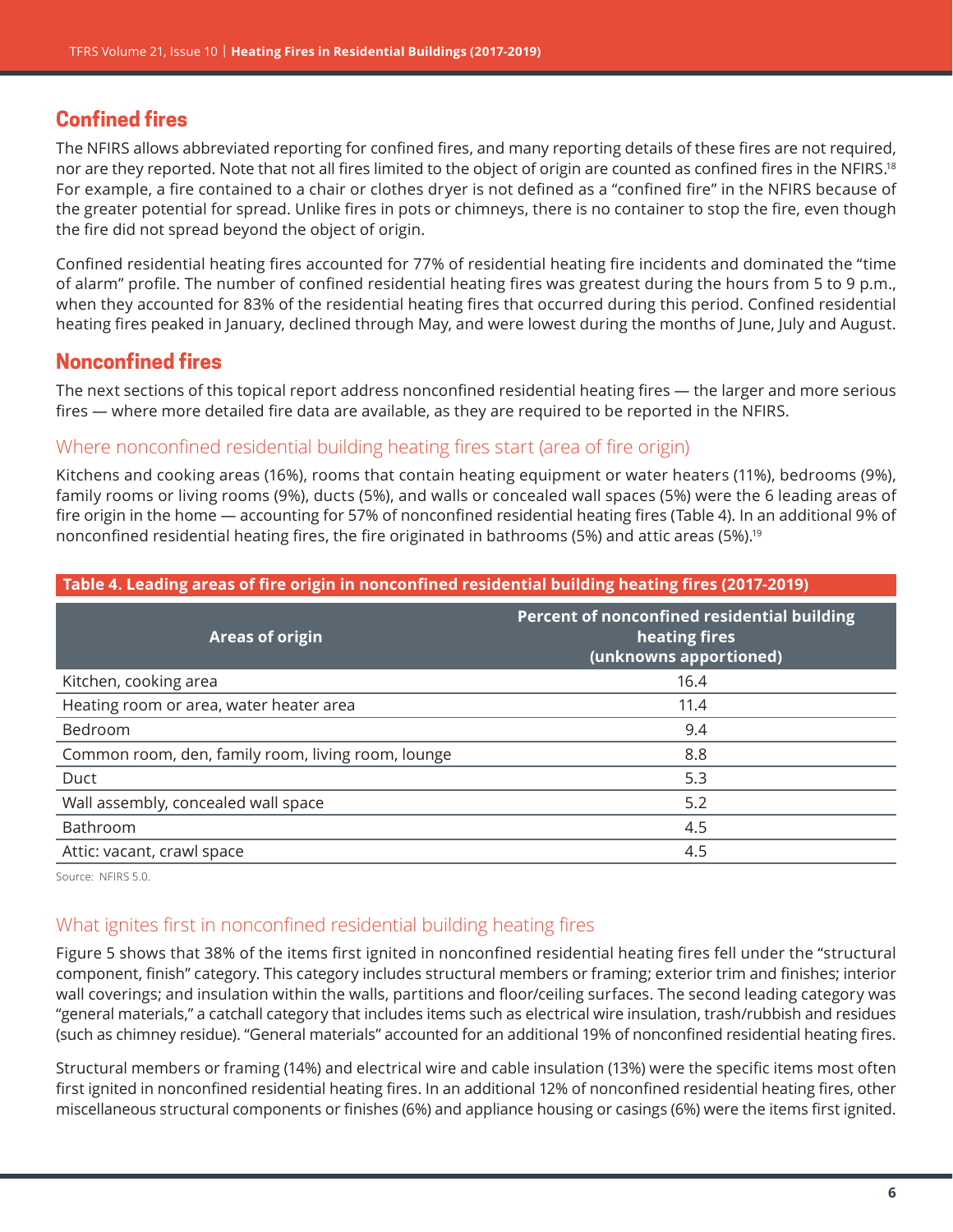<span id="page-6-0"></span>

Source: NFIRS 5.0.

Note: Total percentages do not add up to 100% due to rounding.

# Equipment involved in ignition of nonconfined residential building heating fires

Five types of equipment were involved in the ignition of 75% of nonconfined residential heating fires (including the unspecified heating category). These leading types of equipment involved in ignition of nonconfined residential heating fires, as shown in Table 5, were heating stoves (20%); unspecified heating equipment (17%); heaters including floor furnaces, wall heaters and baseboard heaters (15%); water heaters (12%); and furnaces (11%). "Heaters" include floor furnaces, wall heaters and baseboard heaters.<sup>[20](#page-14-0)</sup> "Water heaters" include sink-mounted instant hot water heaters and water bed heaters. "Furnaces" include local and central heating units.

#### **Table 5. Leading equipment involved in ignition of nonconfined residential building heating fires (2017-2019)**

| <b>Equipment involved in ignition</b>     | Percent of nonconfined residential building<br>heating fires |
|-------------------------------------------|--------------------------------------------------------------|
| Heating stove                             | 19.7                                                         |
| Heating, unspecified                      | 17.2                                                         |
| Heater                                    | 15.1                                                         |
| Water heater                              | 12.0                                                         |
| Furnace (local and central heating units) | 10.7                                                         |

Source: NFIRS 5.0.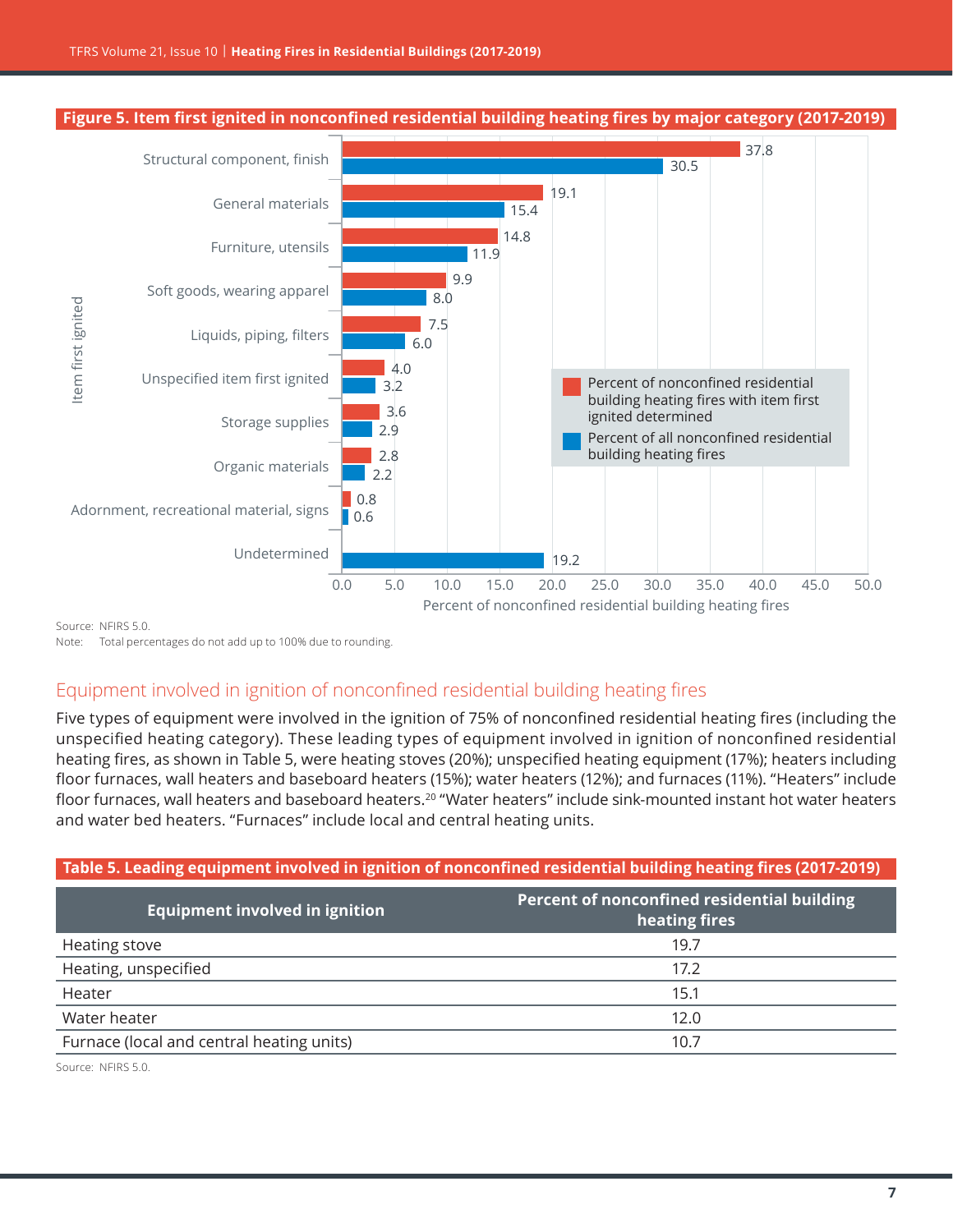# <span id="page-7-0"></span>Fire spread in nonconfined residential building heating fires

Figure 6 shows the majority of nonconfined residential heating fires (64%) were limited to the object (23%) or room (41%) of fire origin.[21](#page-14-0) The fire spread profile for nonconfined residential heating fires followed a pattern similar to the fire spread profile for all nonconfined residential fires, with more nonconfined heating fires being limited to the room or object of origin.<sup>[22](#page-14-0)</sup>



Source: NFIRS 5.0.

# Factors contributing to ignition in nonconfined residential building heating fires

Table 6 shows the categories of factors contributing to ignition in nonconfined residential heating fires. "Misuse of material or product" was the leading category contributing to the ignition of nonconfined residential heating fires at 34% and includes factors such as heat source too close to combustibles and abandoned or discarded materials or products. "Operational deficiency" was the second leading category and contributed to 23% of nonconfined residential heating fires. This category includes factors such as unattended equipment, equipment accidentally turned on or not turned off, and failure to clean equipment. "Electrical failure or malfunction" was the third leading category at 21%. These 3 categories accounted for 77% of nonconfined residential heating fires.<sup>[23](#page-14-0)</sup>

Heat source too close to combustibles (27%) was by far the leading specific factor contributing to ignition. This specific factor was twice that of the second leading factor contributing to ignition, which was miscellaneous mechanical failure/malfunction (13%).

#### **Table 6. Factors contributing to ignition for nonconfined residential building heating fires by major category (where factors contributing to ignition were specified, 2017-2019)**

| <b>Factor contributing to ignition category</b> | Percent of nonconfined residential building<br>heating fires (unknowns apportioned) |
|-------------------------------------------------|-------------------------------------------------------------------------------------|
| Misuse of material or product                   | 33.9                                                                                |
| Operational deficiency                          | 22.5                                                                                |
| Electrical failure, malfunction                 | 21.0                                                                                |
| Mechanical failure or malfunction               | 19.3                                                                                |
| Design, manufacture, installation deficiency    | 5.7                                                                                 |
| Other factors contributing to ignition          | 2.6                                                                                 |
| Natural condition                               | 1.1                                                                                 |
| Fire spread or control                          | 0.8                                                                                 |

Source: NFIRS 5.0.

Notes: 1. Includes only incidents where factors that contributed to the ignition of the fire were specified.

2. Multiple factors contributing to fire ignition may be noted for each incident; total will exceed 100%.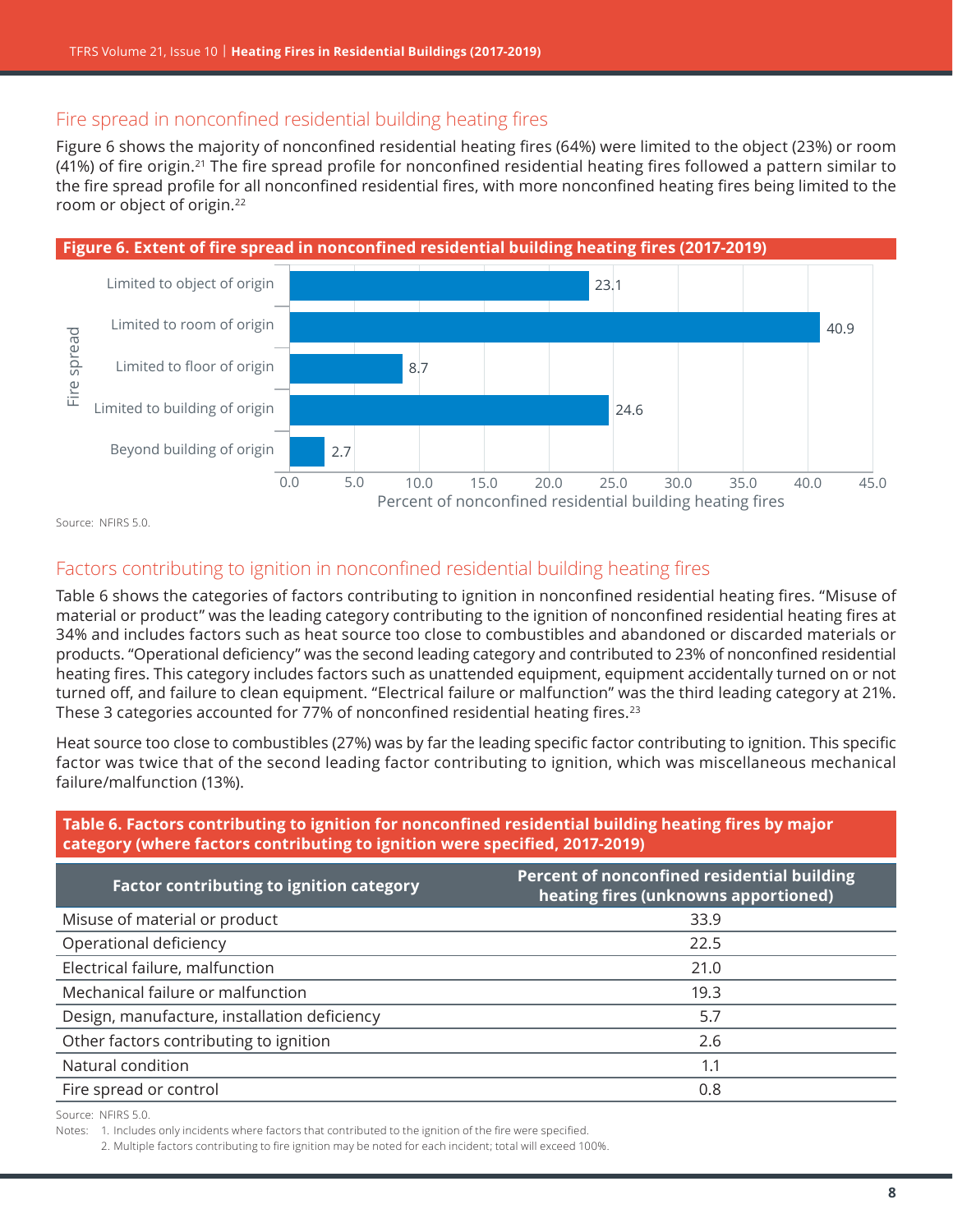# <span id="page-8-0"></span>**Alerting/suppression systems in residential building heating fires**

Fire fatalities and injuries have declined over the last 40 years, partly due to new technologies to detect and extinguish fires. Smoke alarms are present in most homes. In addition, residential sprinklers have gained support from the fire service and many communities.

Smoke alarm data are available for both confined and nonconfined fires, although for confined fires, the data are very limited in scope. Since different levels of data are reported on smoke alarms in confined and nonconfined fires, the analyses are performed separately. The data presented in Tables 8 and 9 show the reported counts from the NFIRS dataset. These counts are not scaled to national estimates of smoke alarms in residential heating fires. In addition, the NFIRS does not allow for the determination of the type of smoke alarm (i.e., photoelectric or ionization) or the location of the smoke alarm with respect to the area of fire origin.

## Smoke alarms in nonconfined residential building heating fires

Smoke alarms were reported as present in 54% of nonconfined residential heating fires (Table 7). In 24% of nonconfined residential heating fires, there were no smoke alarms present. In another 22% of these fires, firefighters were unable to determine if a smoke alarm was present. Therefore, smoke alarms were potentially missing in 22% to 46% of these fires that had the ability to spread and possibly result in fatalities.

#### **Table 7. Presence of smoke alarms in nonconfined residential building heating fires (2017-2019)**

| <b>Presence of smoke alarms</b> | <b>Percent</b> |
|---------------------------------|----------------|
| Present                         | 54.4           |
| None present                    | 23.8           |
| Undetermined                    | 21.8           |
| Total                           | 100.0          |

Source: NFIRS 5.0.

While only 5% of all nonconfined residential heating fires occurred in residential buildings that were **not** currently or routinely occupied, these buildings — which were under construction, undergoing major renovation, vacant and the like — are unlikely to have alerting and suppression systems that are in place and, if in place, that are operational. In fact, only 24% of all nonconfined heating fires in unoccupied residential buildings were reported as having smoke alarms that operated. As a result, the detailed smoke alarm analyses in the next section focus on nonconfined heating fires in occupied residential buildings only.

# Smoke alarms in nonconfined heating fires in occupied residential buildings

Smoke alarms were reported as present in 56% of nonconfined heating fires in occupied residential buildings (Table 8). In 23% of nonconfined heating fires in occupied residential buildings, there were no smoke alarms present. In another 22% of these fires, firefighters were unable to determine if a smoke alarm was present.<sup>[24](#page-14-0)</sup> Unfortunately, in 36% of the fires where the presence of a smoke alarm was undetermined, either the flames involved the building of origin or spread beyond it. Since the fires were so large and destructive, it is unlikely that the presence of a smoke alarm could be determined.

When smoke alarms were present (56%) and the alarm operational status was considered, the percentage of smoke alarms reported as present consisted of:

- $\bullet$  Present and operated  $-$  34%.
- $\odot$  Present but did not operate  $-$  14% (fire too small, 8%; alarm failed to operate, 6%).
- Present but operational status unknown  $-7\%$ .<sup>[25](#page-14-0)</sup>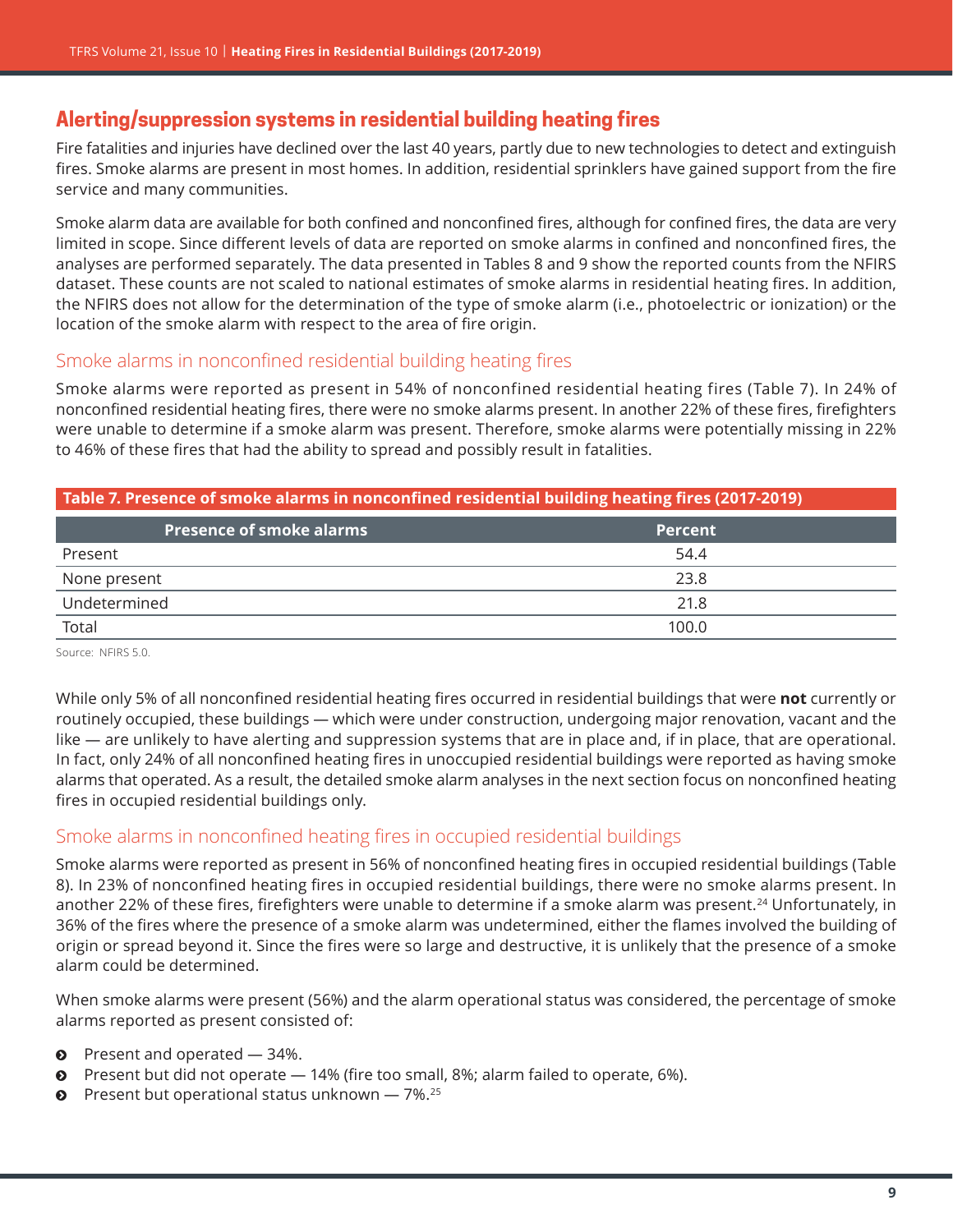<span id="page-9-0"></span>When only the subset of incidents where smoke alarms were reported as present was analyzed, smoke alarms were reported to have operated in 62% of the incidents and failed to operate in 11%. In another 15% of this subset, the fire was too small to activate the alarm. The operational status of the alarm was undetermined in 13% of these incidents.<sup>26</sup>

Properly installed and maintained smoke alarms provide an early warning signal to everyone in a home if a fire occurs. Smoke alarms help save lives and property.

The USFA continues to partner with other government agencies, non-government organizations and fire service organizations to improve and develop new smoke alarm technologies. More information on smoke alarm technologies, performance, training bulletins, and public education and outreach materials can be found at [http://www.usfa.fema.](http://www.usfa.fema.gov/prevention/technology/smoke_fire_alarms.html) [gov/prevention/technology/smoke\\_fire\\_alarms.html](http://www.usfa.fema.gov/prevention/technology/smoke_fire_alarms.html). Additionally, the USFA's position statement on home smoke alarms is available at [https://www.usfa.fema.gov/about/smoke\\_alarms\\_position.html](https://www.usfa.fema.gov/about/smoke_alarms_position.html).

#### **Table 8. NFIRS smoke alarm data for nonconfined heating fires in occupied residential buildings (2017-2019)**

| <b>Presence of</b><br>smoke alarms | <b>Smoke alarm operational status</b>  | <b>Smoke alarm effectiveness</b>                              | Count  | <b>Percent</b> |
|------------------------------------|----------------------------------------|---------------------------------------------------------------|--------|----------------|
|                                    | Fire too small to activate smoke alarm |                                                               | 1,052  | 8.1            |
| Present                            | Smoke alarm operated                   | Smoke alarm alerted occupants,<br>occupants responded         | 3,372  | 26.1           |
|                                    |                                        | Smoke alarm alerted occupants,<br>occupants failed to respond | 124    | 1.0            |
|                                    |                                        | No occupants                                                  | 514    | 4.0            |
|                                    |                                        | Smoke alarm failed to alert                                   |        |                |
|                                    |                                        | occupants                                                     | 99     | 0.8            |
|                                    |                                        | Undetermined                                                  | 326    | 2.5            |
|                                    | Smoke alarm failed to operate          |                                                               | 786    | 6.1            |
|                                    | Undetermined                           |                                                               | 906    | 7.0            |
| None present                       |                                        |                                                               | 2,965  | 22.9           |
| Undetermined                       |                                        |                                                               | 2,789  | 21.6           |
| <b>Total incidents</b>             |                                        |                                                               | 12,933 | 100.0          |

Source: NFIRS 5.0.

Notes: 1. The data presented in this table are raw data counts from the NFIRS dataset summed (not averaged) from 2017 to 2019. They do not represent national estimates of smoke alarms in nonconfined heating fires in occupied residential buildings. They are presented for informational purposes.

 2. Total does not add up to 100% due to rounding.

# Smoke alarms in confined residential building heating fires

Less information about smoke alarm status is reported for confined fires, but the data still give important insights about the effectiveness of alerting occupants in these types of fires. It is especially important to look at the limited information provided for these fires, since 77% of residential heating fires were confined fires. The analyses presented here do not differentiate between occupied and unoccupied residential buildings, as this data detail is not required when reporting confined fires in the NFIRS. However, an assumption may be made that confined fires are fires in occupied housing, as these types of fires are unlikely to be reported in residential buildings that are not occupied.

Smoke alarms alerted occupants in 20% of the reported confined residential heating fires (Table 9). Occupants were not alerted by the smoke alarm in 25% of the confined fires.<sup>[27](#page-14-0)</sup> In 55% of these confined fires, the smoke alarm effectiveness was unknown.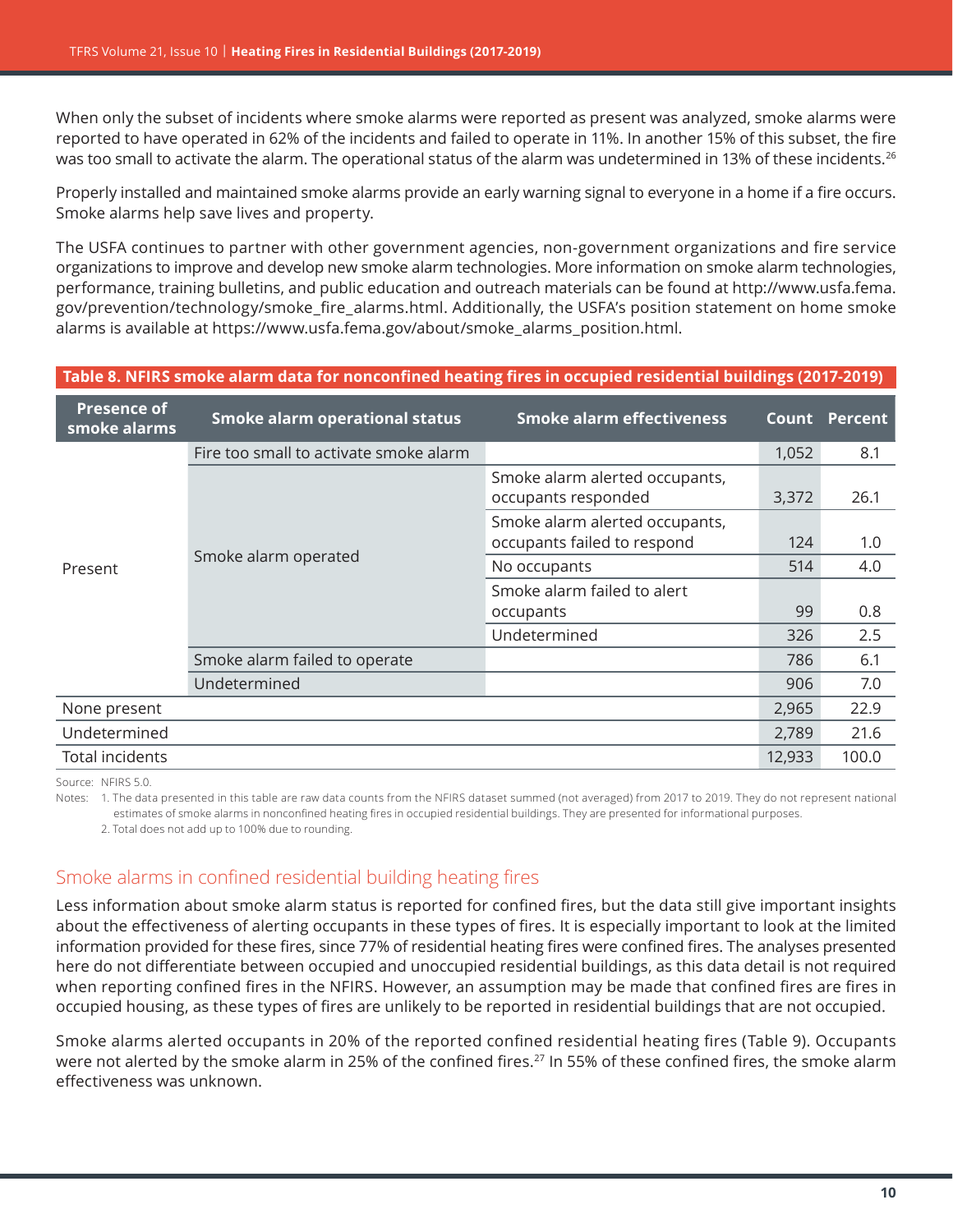<span id="page-10-0"></span>

| Table 9. NFIRS smoke alarm data for confined residential building heating fires (2017-2019) |        |                |
|---------------------------------------------------------------------------------------------|--------|----------------|
| <b>Smoke alarm effectiveness</b>                                                            | Count  | <b>Percent</b> |
| Smoke alarm alerted occupants                                                               | 9.040  | 20.2           |
| Smoke alarm did not alert occupants                                                         | 10.976 | 24.6           |
| Unknown                                                                                     | 24.684 | 55.2           |
| Total incidents                                                                             | 44,700 | 100.0          |

Source: NFIRS 5.0.

Note: The data presented in this table are raw data counts from the NFIRS dataset summed (not averaged) from 2017 to 2019. They do not represent national estimates of smoke alarms in confined residential building heating fires. They are presented for informational purposes.

#### Automatic extinguishing systems in nonconfined heating fires in occupied residential buildings

AES data are available for both confined and nonconfined fires, although for confined fires, the data are also very limited in scope. In confined residential building fires, an AES was present in only 1% of reported incidents.<sup>[28, 29](#page-14-0)</sup> In addition, the following AES analyses focus on nonconfined heating fires in occupied residential buildings only, as even fewer AESs are present in unoccupied housing.

Full or partial AESs were present in only 5% of nonconfined heating fires in occupied residential buildings (Table 10). While the use of residential sprinklers is widely supported by the fire service and is gaining support within communities, the lack of AESs is not unexpected, as they are not yet widely installed. In fact, AESs were present in only 5% of **all** nonconfined fires in occupied residential buildings.<sup>[30](#page-14-0)</sup>

| Table 10. NFIRS automatic extinguishing system data for nonconfined heating fires in occupied residential<br>buildings (2017-2019) |        |                |
|------------------------------------------------------------------------------------------------------------------------------------|--------|----------------|
| Automatic extinguishing system presence                                                                                            | Count  | <b>Percent</b> |
| Automatic extinguishing system present                                                                                             | 592    | 4.6            |
| Partial system present                                                                                                             | 25     | 0.2            |
| Automatic extinguishing system not present                                                                                         | 11,840 | 91.5           |
| Unknown                                                                                                                            | 476    | 3.7            |
| Total incidents                                                                                                                    | 12,933 | 100.0          |

Source: NFIRS 5.0.

Note: The data presented in this table are raw data counts from the NFIRS dataset summed (not averaged) from 2017 to 2019. They do not represent national estimates of AESs in nonconfined heating fires in occupied residential buildings. They are presented for informational purposes.

Residential sprinkler systems help to reduce the risk of deaths and injuries, homeowners insurance premiums, and uninsured property losses. Despite these advantages, many homes do not have AESs, although they are often found in hotels and businesses. Sprinklers are required by code in hotels and many multifamily residences. There are major movements in the U.S. fire service to require sprinklers in all new homes. At present, however, they are largely absent in residences nationwide.[31](#page-14-0)

The USFA and fire service officials across the nation are working to promote and advance residential fire sprinklers. More information on costs and benefits, performance, training bulletins, and public education and outreach materials regarding residential sprinklers is available at [http://www.usfa.fema.gov/prevention/technology/home\\_fire\\_sprinklers.](http://www.usfa.fema.gov/prevention/technology/home_fire_sprinklers.html) [html.](http://www.usfa.fema.gov/prevention/technology/home_fire_sprinklers.html) Additionally, the USFA's position statement on residential sprinklers is available at [http://www.usfa.fema.gov/](http://www.usfa.fema.gov/about/sprinklers_position.html) [about/sprinklers\\_position.html](http://www.usfa.fema.gov/about/sprinklers_position.html).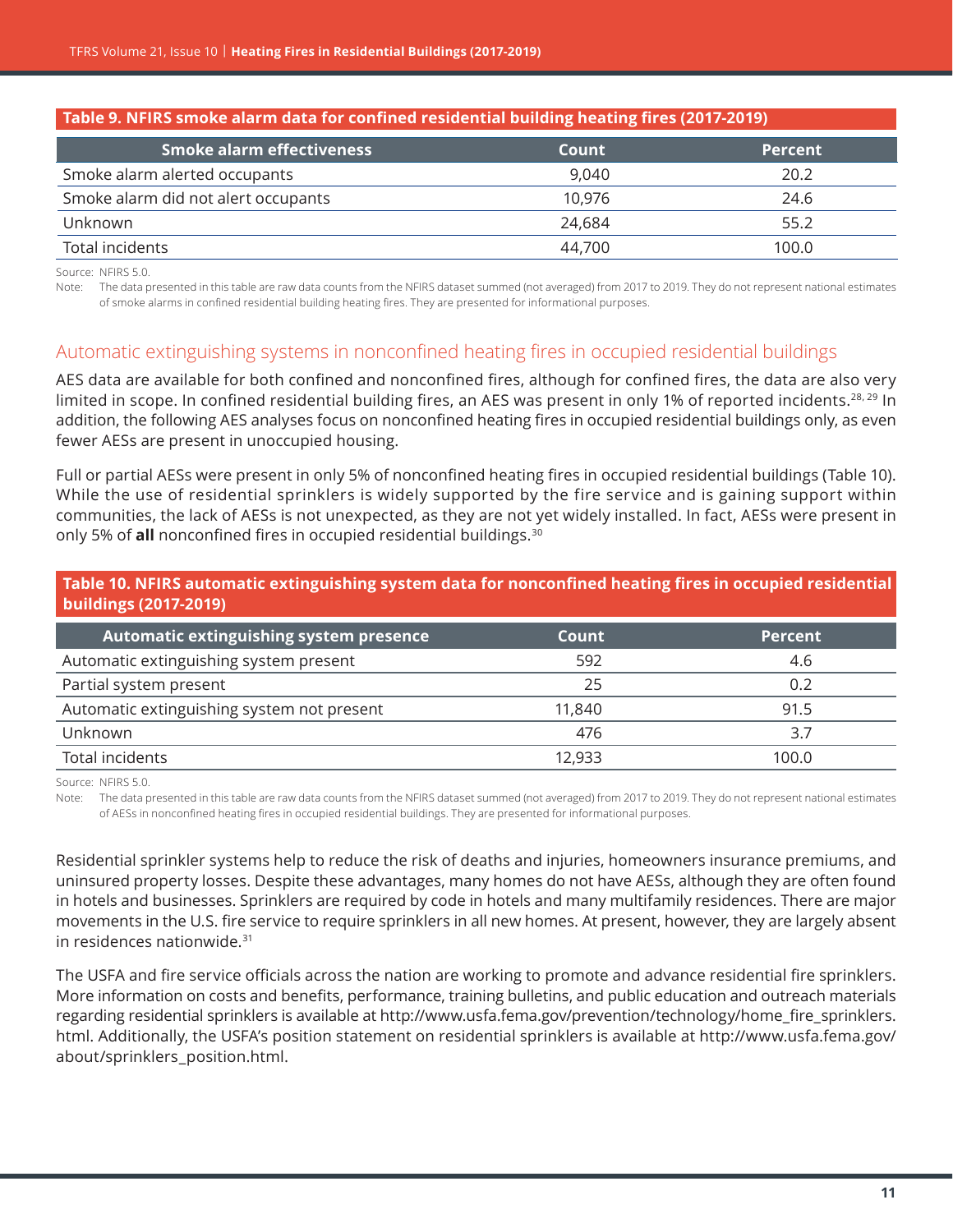# <span id="page-11-0"></span>**Examples**

The following are recent examples of residential heating fires reported by the media:

- February 2021: An early morning Houston, Texas, house fire killed 3 elementary school-aged children and their grandmother. As firefighters arrived at the scene around 2 a.m., the house was fully engulfed in flames and the children's mother and her friend were outside of the home suffering from burns. Firefighters had to restrain the mother from going back inside the house. It is believed that the fire started when the family was using the fireplace to keep warm after their neighborhood had been without power for over 8 hours.<sup>[32](#page-14-0)</sup>
- ĵ February 2021: A fire in a fireplace reportedly caused a blaze at an older Morrison, Colorado, home on a Sunday night. As the family of the home was using the fireplace to help heat the home, the fire traveled upward between the studs in the wall and spread horizontally. The family and pets were uninjured but were displaced from the home.<sup>[33](#page-14-0)</sup>
- ĵ January 2021: A mid-morning Des Plaines, Illinois, duplex fire killed a mother and her 4 daughters. Upon arrival, firefighters discovered that there were people trapped upstairs inside the 2-story, side-by-side duplex and immediately began a search and rescue operation. The victims had no way to escape, however, and it was too late for firefighters to save them. Officials were investigating a space heater as the cause of the fatal fire that reportedly started on the second floor. The father of the family was at work at the time of the fire, and it was reported that there were no working smoke alarms in the home.<sup>[34](#page-14-0)</sup>

## **NFIRS data specifications for residential building heating fires**

Data for this report were extracted from the NFIRS annual Public Data Release files for 2017, 2018 and 2019. Only Version 5.0 data were extracted.

Residential building heating fires were defined using the following criteria:

• Incident Types 111, 114, 116, 120 to 123:[35](#page-14-0)

| <b>Incident Type</b> | <b>Description</b>                                       |
|----------------------|----------------------------------------------------------|
| 111                  | <b>Building fire</b>                                     |
| 114                  | Chimney or flue fire, confined to chimney or flue        |
| 116                  | Fuel burner/boiler malfunction, fire confined            |
| 120                  | Fire in mobile property used as a fixed structure, other |
| 121                  | Fire in mobile home used as fixed residence              |
| 122                  | Fire in motor home, camper, recreational vehicle         |
| 123                  | Fire in portable building, fixed location                |

Note: Incident Types 114 and 116 do not specify if the structure is a building.

 $\odot$  Incidents with Aid Types 3 (mutual aid given) and 4 (automatic aid given) were excluded to avoid counting a single incident more than once.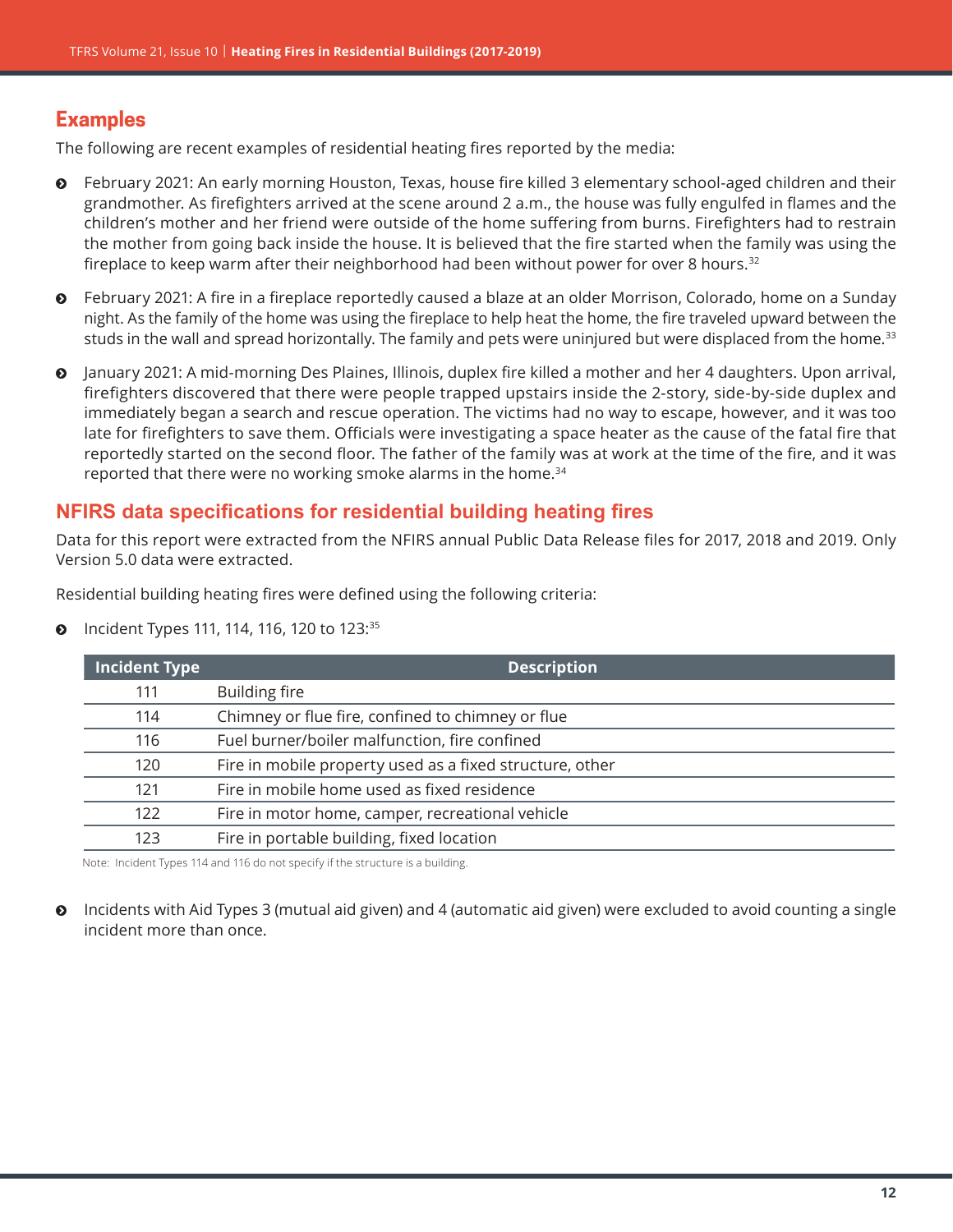<span id="page-12-0"></span>Property Use Series 400, which consists of the following:

| <b>Property Use</b> | <b>Description</b>                                                              |
|---------------------|---------------------------------------------------------------------------------|
| 400                 | Residential, other                                                              |
| 419                 | One- or two-family dwelling, detached, manufactured home not in transit, duplex |
| 429                 | Multifamily dwelling                                                            |
| 439                 | Boarding/rooming house, residential hotels                                      |
| 449                 | Hotel/motel, commercial                                                         |
| 459                 | Residential board and care                                                      |
| 460                 | Dormitory-type residence, other                                                 |
| 462                 | Sorority house, fraternity house                                                |
| 464                 | Barracks, dormitory                                                             |

#### $\odot$  Structure Type:

- ▶ For Incident Types 114 and 116:
	- $\rightarrow$  1 Enclosed building, or
	- $\rightarrow$  2 Fixed portable or mobile structure, or
	- $\rightarrow$  Structure Type not specified (null entry).
- ▶ For Incident Types 111 and 120 to 123:
	- $\rightarrow$  1 Enclosed building, or
	- $\rightarrow$  2 Fixed portable or mobile structure.
- $\bullet$  The USFA Structure Fire Cause Methodology was used to determine residential building heating fire incidents.<sup>[36](#page-14-0)</sup> Heating fire incidents involving heating stoves and food were believed to be cooking fires. As a result, fires with equipment involved in Ignition Code 124 (stove, heating) and Item First Ignited Code 76 (cooking materials, includes edible materials for man or animal, excludes cooking utensils) were excluded from the heating cause category.

Although voluntary, the NFIRS is the world's largest national, annual database of fire incident information. By contributing to the NFIRS, the fire service is helping to make data-based decisions from local budget development to the identification of national preparedness initiatives. It is important that fire departments participate in the NFIRS and critical that the data they report is complete and accurate so that sound decisions can be made that have impact on community risk and emergency response.

The analyses contained in this report reflect the current methodologies used by the USFA. The USFA is committed to providing the best and most current information on the U.S. fire problem and continually examines its received data and methodology to fulfill this goal. Because of this commitment, data collection strategies and methodological changes are possible and do occur. As a result, analyses and estimates of the fire problem may change slightly over time. Previous analyses and estimates on specific issues (or similar issues) may have used different methodologies or data definitions and may not be directly comparable to the current ones.

Information regarding the USFA's national estimates for residential building fires, as well as the data sources used to derive the estimates, can be found in the document "Data Sources and National Estimates Methodology Overview for the U.S. Fire Administration's Topical Fire Report Series (Volume 21)," [https://www.usfa.fema.gov/downloads/pdf/](https://www.usfa.fema.gov/downloads/pdf/statistics/data-sources-and-national-estimates-methodology-vol21.pdf) [statistics/data-sources-and-national-estimates-methodology-vol21.pdf](https://www.usfa.fema.gov/downloads/pdf/statistics/data-sources-and-national-estimates-methodology-vol21.pdf). This document also addresses the specific NFIRS data elements analyzed in the topical reports, as well as "unknown" data entries and missing data.

To request additional information, visit:<http://www.usfa.fema.gov/contact.html>. [Provide feedback on this report.](http://apps.usfa.fema.gov/contact/dataReportEval?reportTitle=Heating%20Fires%20in%20Residential%20Buildings%20(2017-2019))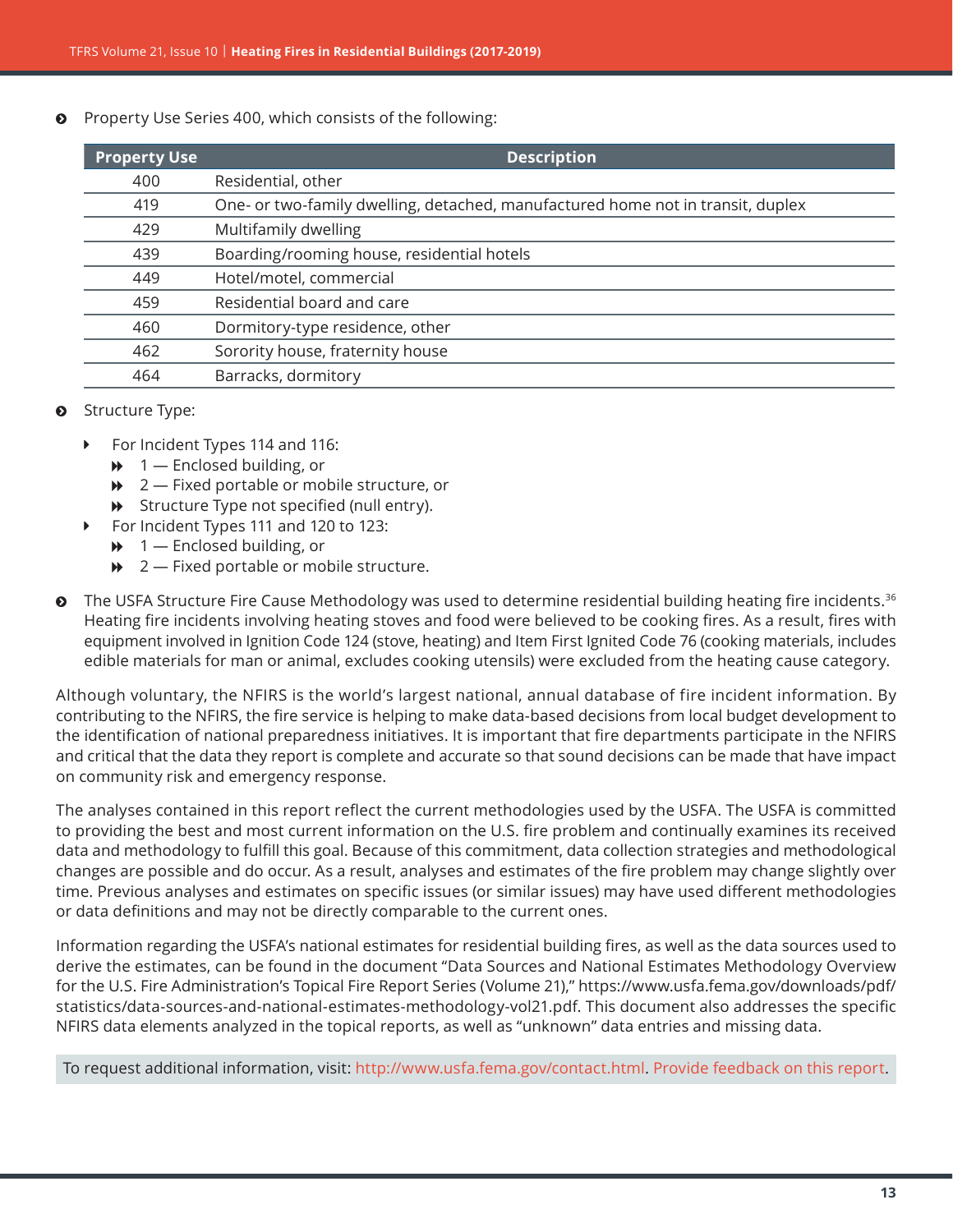## <span id="page-13-0"></span>**Notes:**

1 National estimates are based on 2017 to 2019 native Version 5.0 data from NFIRS, residential structure fire loss estimates from the NFPA's annual surveys of fire loss, and the USFA's residential building fire loss estimates: [http://www.usfa.fema.gov/data/statistics/order\\_download\\_data.html](http://www.usfa.fema.gov/data/statistics/order_download_data.html). Further information on the USFA's residential building fire loss estimates can be found in the "National Estimates Methodology for Building Fires and Losses," August 2012, [http://www.usfa.fema.gov/downloads/pdf/statistics/national\\_estimate\\_methodology.pdf](http://www.usfa.fema.gov/downloads/pdf/statistics/national_estimate_methodology.pdf). For detailed information regarding the NFPA's survey methodology, see the NFPA's "Methodology used in calculating national estimates from NFPA's fire experience survey," August 2020, <https://www.nfpa.org/-/media/Files/News-and-Research/Fire-statistics-and-reports/US-Fire-Problem/Methodsfirelossandothers.ashx>. In this topical report, fires are rounded to the nearest 100, deaths to the nearest 5, injuries to the nearest 25 and dollar loss to the nearest million dollars. <sup>2</sup>In NFIRS Version 5.0, a structure is a constructed item of which a building is one type. In previous versions of the NFIRS, the term "residential structure" commonly referred to buildings where people live. To coincide with this concept, the definition of a residential structure fire for the NFIRS 5.0 includes only those fires where the NFIRS 5.0 Structure Type is 1 or 2 (enclosed building and fixed portable or mobile structure) with a residential property use. Such structures are referred to as "residential buildings" to distinguish these buildings from other structures on residential properties that may include fences, sheds and other uninhabitable structures. In addition, confined fire incidents that have a residential property use but do not have a structure type specified are presumed to occur in buildings. Nonconfined fire incidents that have a residential property use without a structure type specified are considered to be invalid incidents (structure type is a required field) and are not included.

<sup>[3](#page-0-0)</sup>The term "residential buildings" includes what are commonly referred to as "homes," whether they are one- or two-family dwellings or multifamily buildings. It also includes manufactured housing, hotels and motels, boarding houses or residential hotels, dormitories, sorority/ fraternity houses, assisted living facilities, and halfway houses — residences for formerly institutionalized individuals (patients with mental disabilities, drug addicts or those formerly incarcerated) that are designed to facilitate their readjustment to private life. The term "residential buildings" does not include institutions, such as prisons, nursing homes, juvenile care facilities or hospitals, even though people may reside in these facilities for short or long periods of time.

[4](#page-0-0)For this analysis, residential building heating fires are defined as those residential buildings (defined in endnote 3) for which the cause of the fire was determined to be heating. However, for the confined fire portion of residential building fires, only those with Incident Types 114 and 116 were included; all other confined fire types were excluded.

[5](#page-0-0)USFA, "Fire in the United States 1983-1990," Eighth Edition, October 1993.

[6](#page-0-0)USFA, Fire Estimate Summary, "Residential Building Heating Fire Trends (2010-2019)," April 2021, [https://www.usfa.fema.gov/downloads/pdf/](https://www.usfa.fema.gov/downloads/pdf/statistics/fire-estimate-summary-series.pdf) [statistics/fire-estimate-summary-series.pdf](https://www.usfa.fema.gov/downloads/pdf/statistics/fire-estimate-summary-series.pdf).

[7](#page-0-0)USFA, Topical Fire Report Series, "Residential Building Fires (2017-2019)," Volume 21, Issue 2, May 2021, [https://www.usfa.fema.gov/downloads/](https://www.usfa.fema.gov/downloads/pdf/statistics/v21i2.pdf) [pdf/statistics/v21i2.pdf](https://www.usfa.fema.gov/downloads/pdf/statistics/v21i2.pdf).

<sup>[8](#page-1-0)</sup>Fire department participation in the NFIRS is voluntary; however, some states do require their departments to participate in the state system. Additionally, if a fire department is a recipient of a Fire Act Grant, participation is required. From 2017 to 2019, 68% of the NFPA's annual average estimated 1,309,800 fires to which fire departments responded were captured in the NFIRS. Thus, the NFIRS is not representative of all fire incidents in the U.S. and is not a "complete" census of fire incidents. Although the NFIRS does not represent 100% of the incidents reported to fire departments each year, the enormous dataset exhibits stability from one year to the next without radical changes. Results based on the full dataset are generally similar to those based on part of the data.

[9](#page-1-0)In the NFIRS, confined fires are defined by Incident Type Codes 113 to 118.

<sup>[10](#page-1-0)</sup>The NFIRS distinguishes between "content" and "property" loss. Content loss includes losses to the contents of a structure due to damage by fire, smoke, water and overhaul. Property loss includes losses to the structure itself or to the property itself. Total loss is the sum of the content loss and the property loss. For confined fires, the expectation is that the fire did not spread beyond the container (or rubbish for Incident Type Code 118), and hence, there was no property damage (damage to the structure itself) from the flames. However, there could be property damage as a result of smoke, water and overhaul.

<sup>11</sup>USFA, Topical Fire Report Series, "Residential Building Fires (2017-2019)," Volume 21, Issue 2, May 2021, [https://www.usfa.fema.gov/downloads/](https://www.usfa.fema.gov/downloads/pdf/statistics/v21i2.pdf) [pdf/statistics/v21i2.pdf](https://www.usfa.fema.gov/downloads/pdf/statistics/v21i2.pdf).

<sup>[12](#page-2-0)</sup>The average fire death and fire injury loss rates computed from the national estimates above do not agree with average fire death and fire injury loss rates computed from NFIRS data alone. The fire death rate computed from national estimates is (1,000 x 165/34,200) = 4.8 deaths per 1,000 residential building heating fires, and the fire injury rate is (1,000 x 600/34,200) = 17.5 injuries per 1,000 residential building heating fires. [13](#page-2-0)" One- and two-family residential buildings" include detached dwellings, manufactured homes, mobile homes not in transit and duplexes. "Multifamily residential buildings" include apartments, town houses, row houses, condominiums and other tenement properties. "Other residential buildings" include boarding/rooming houses, hotels/motels, residential board and care facilities, dormitory-type residences, sorority/ fraternity houses, and barracks.

[14](#page-2-0)USFA, Topical Fire Report Series, "Residential Building Fires (2017-2019)," Volume 21, Issue 2, May 2021, [https://www.usfa.fema.gov/downloads/](https://www.usfa.fema.gov/downloads/pdf/statistics/v21i2.pdf) [pdf/statistics/v21i2.pdf](https://www.usfa.fema.gov/downloads/pdf/statistics/v21i2.pdf).

[15](#page-2-0)USFA, Topical Fire Report Series, "One- and Two-Family Residential Building Fires (2017-2019)," Volume 21, Issue 6, July 2021, [https://www.usfa.](https://www.usfa.fema.gov/downloads/pdf/statistics/v21i6.pdf) [fema.gov/downloads/pdf/statistics/v21i6.pdf](https://www.usfa.fema.gov/downloads/pdf/statistics/v21i6.pdf).

[16](#page-2-0)USFA, Topical Fire Report Series, "Multifamily Residential Building Fires (2017-2019)," Volume 21, Issue 7, August 2021, [https://www.usfa.fema.](https://www.usfa.fema.gov/downloads/pdf/statistics/v21i7.pdf) [gov/downloads/pdf/statistics/v21i7.pdf](https://www.usfa.fema.gov/downloads/pdf/statistics/v21i7.pdf).

<sup>[17](#page-3-0)</sup>For this report, the time of the fire alarm is used as an approximation for the general time at which the fire started. However, in the NFIRS, it is the time at which the fire was reported to the fire department.